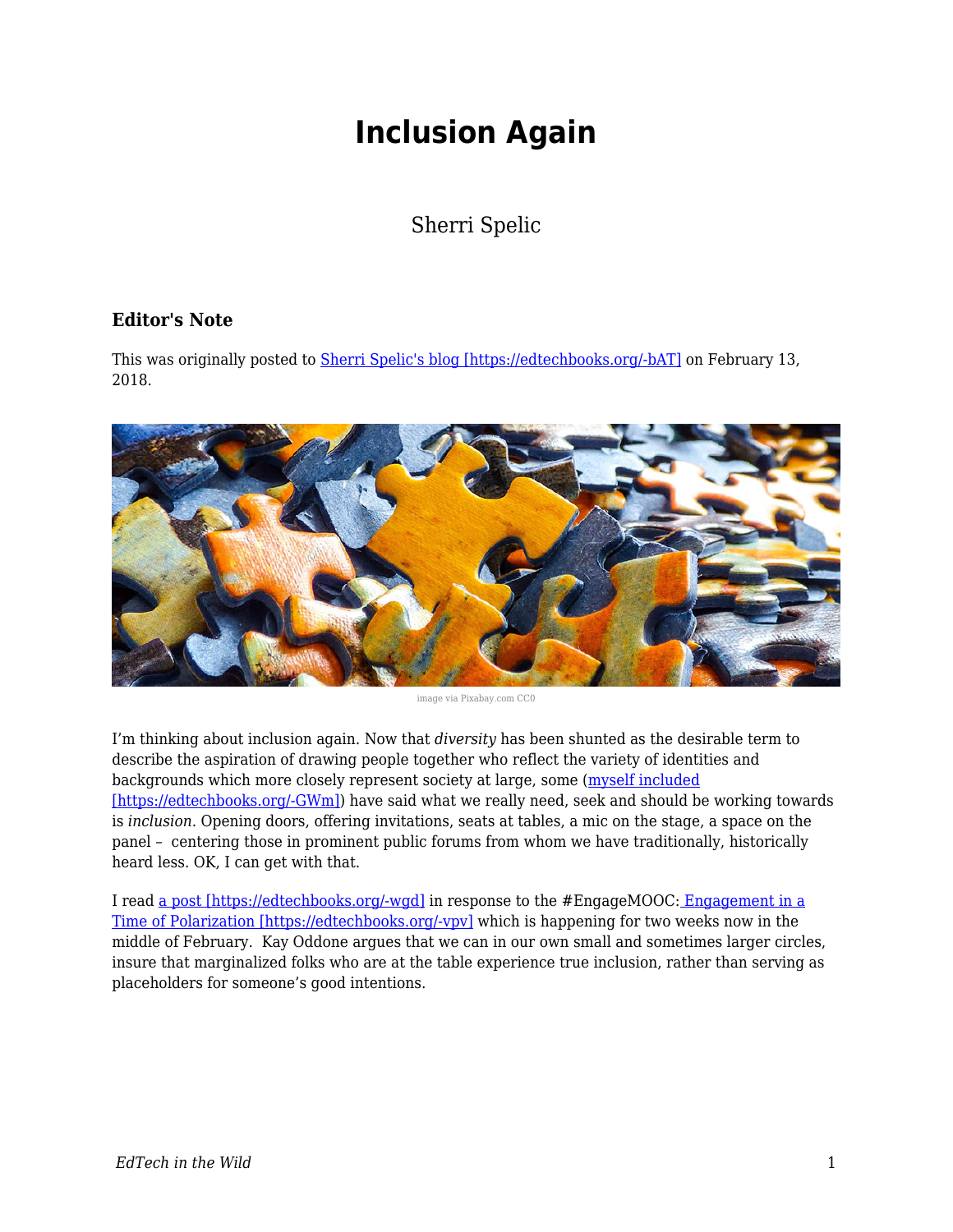

The rest of the above quote speaks even more to me and my experience: " …comfortable enough to join in with the conversation that is happening at that table. *And knowing, when the talking stops, and the faces turn expectedly, how to share one's opinion in a way that makes it able to be heard*." (emphasis mine) Those expectant faces, yes. How they turn to you as the one brown face in the room (or the only queer, native, or poor person), hoping that you will grant them both grace and an easy way out of whatever discomfort may have arisen in the conversation.

Putting it succinctly:



Allow me to broadly generalize: It happens all the time.

Kay Oddone's post reminded me of what is at stake for marginalized folks who come to the table: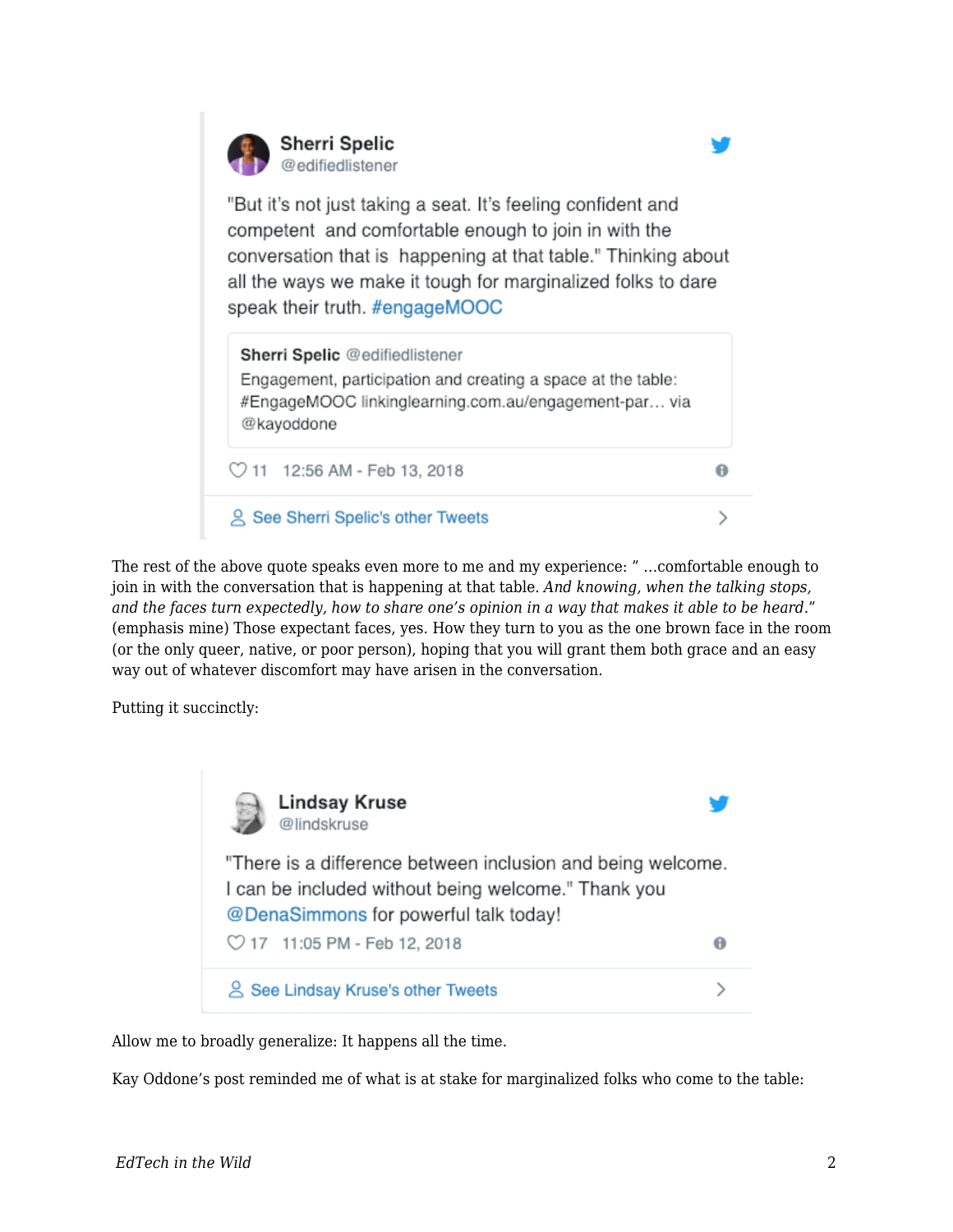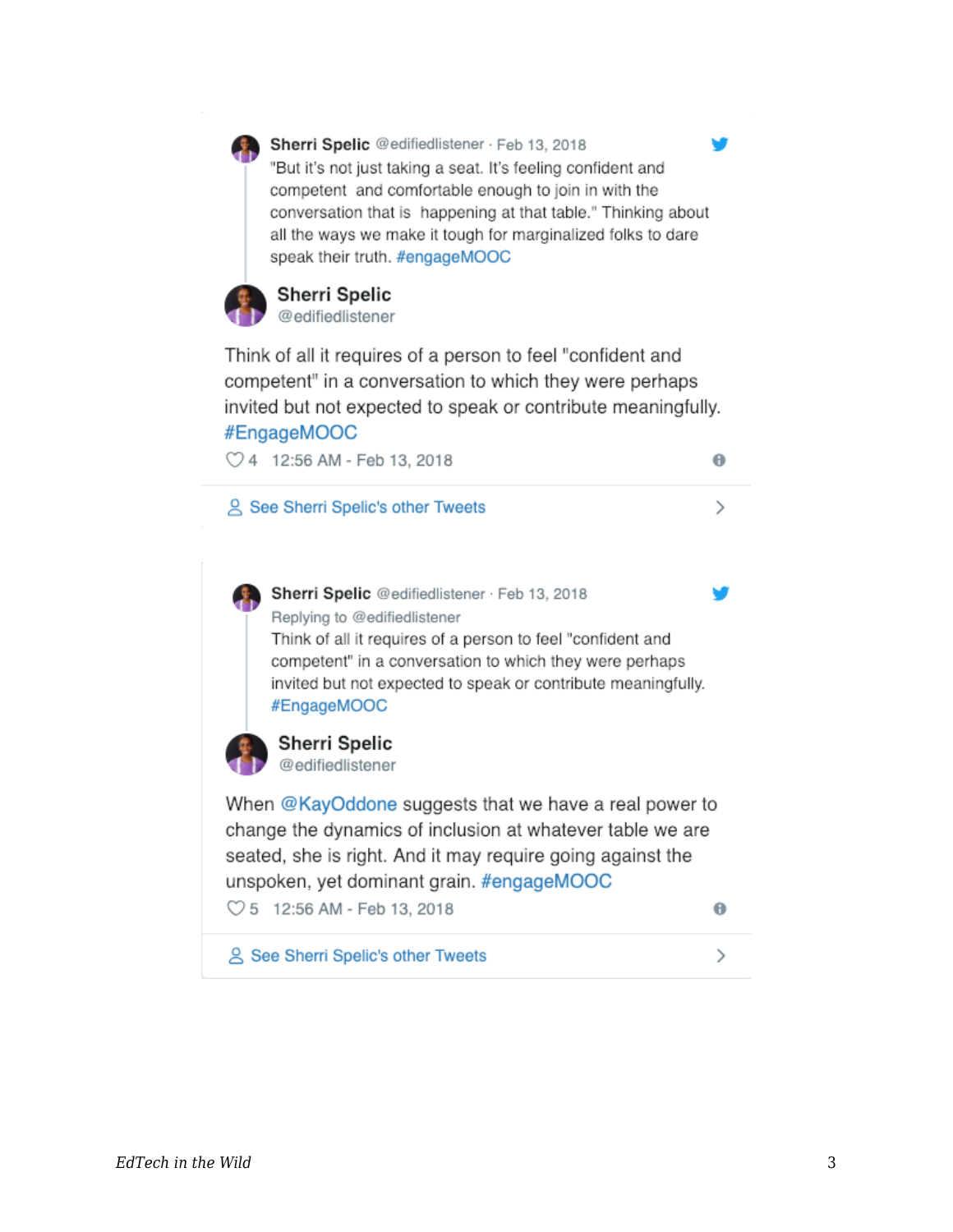

We have the power to counter the ticked box form of diversity, we can and need to practice real inclusion wherever we are. For us as educators, we can begin by incorporating more student voice and choice into our practices. We can listen to our young people when they tell us what is working for them and what's not. We don't *give* them voice; we learn to ask and listen and act on what we learn as a result. That's what inclusion looks like. It's responsive, open, ready to learn.

We tend to think of engagement in terms of output, as external actions that are readily observable, measurable even in some cases: speeches, reports, demonstrations, coursework. I want us to also recognize the power of staying quiet when someone else finally finds the courage to speak; for stepping aside when a leadership post comes open and nominating the better candidate who might easily be overlooked. Those are forms of behind-the-scenes engagement we need more of.

[Maha Bali writes \[https://edtechbooks.org/-xUqo\]](https://blog.mahabali.me/pedagogy/critical-pedagogy/reproducing-marginality/?utm_campaign=shareaholic&utm_medium=twitter&utm_source=socialnetwork) compellingly about the dilemma of reproducing marginalization even in our attempts to be inclusive:

In open online spaces, opening doors is not enough.

In open online spaces, an open door means easy exit just as it means easy entry.

In open online spaces, we are not there on equal footing.

In open online spaces, we are not equally fragile.

It is everyone's responsibility to listen and care and support marginal voices. Whether or not they wish to speak. Whether or not they wish to be present. Whether or not they like what we do.

It is everyone's responsibility to recognize their own privilege and to use it with